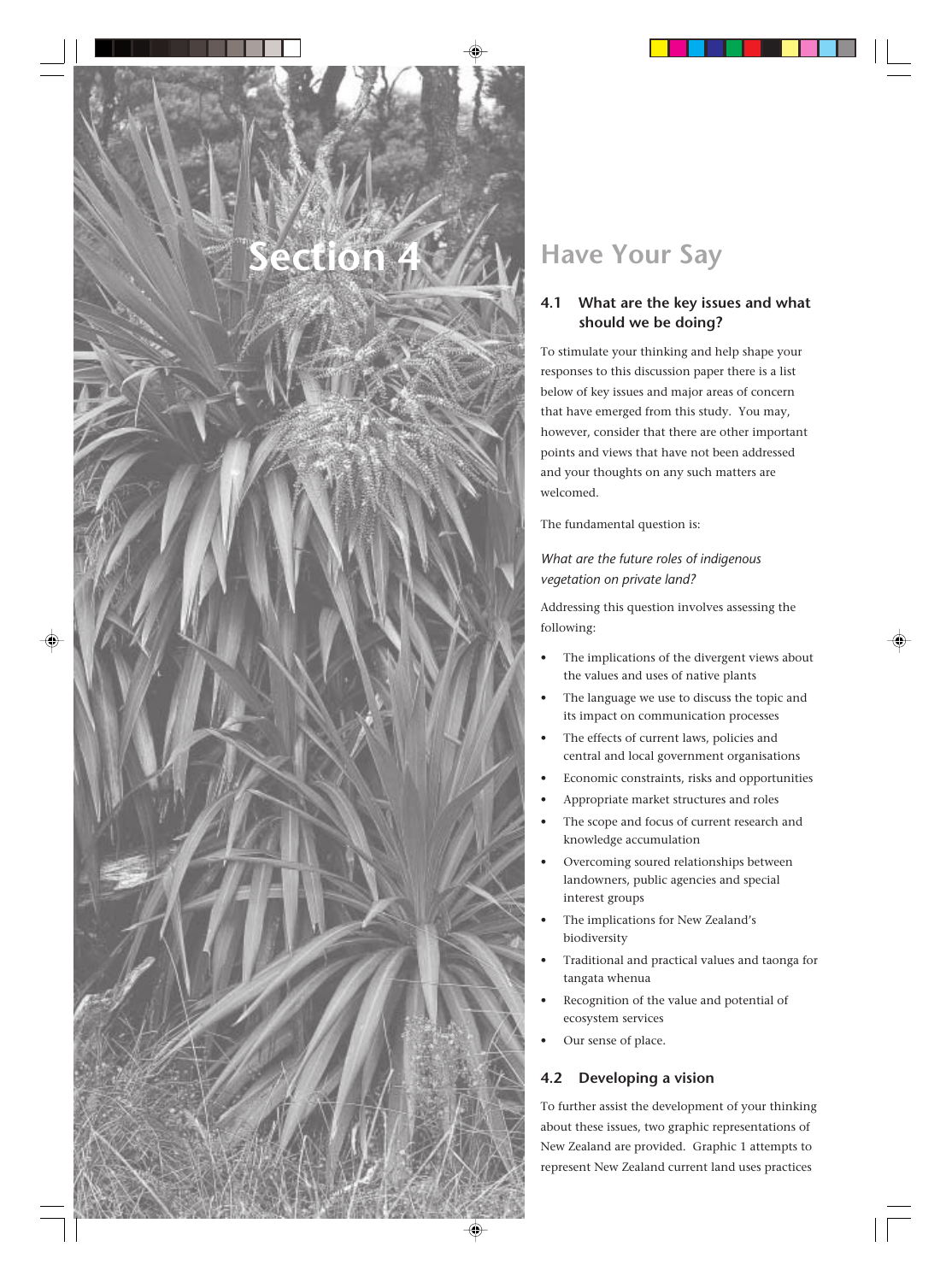and vegetative cover on both conservation and private lands. Graphic 2 differs in that it treats the private land as a 'blank canvas' and there is an opportunity to develop your vision of the future of native plants on these lands using this resource.

If you wish you may send a copy of this exercise as part of your submission.

### **4.3 Making a submission**

Responses to this discussion paper are invited. The responses should be marked "Weaving resilience into our working lands" and sent by **31 October 2001** to:

#### *Dr Morgan Williams*

*Parliamentary Commissioner for the Environment PO Box 10-241 Wellington or pce@pce.govt.nz* A report summarising the responses to this paper

will then be published and made available via the Parliamentary Commissioner for the Environment's website (http://www.pce.govt.nz). Any further contribution to advancing the role of native plants on private land, as part of New Zealand's sustainable development, will depend on the most appropriate and effective means by which the PCE and/or other agencies or groups might advance the priority issues.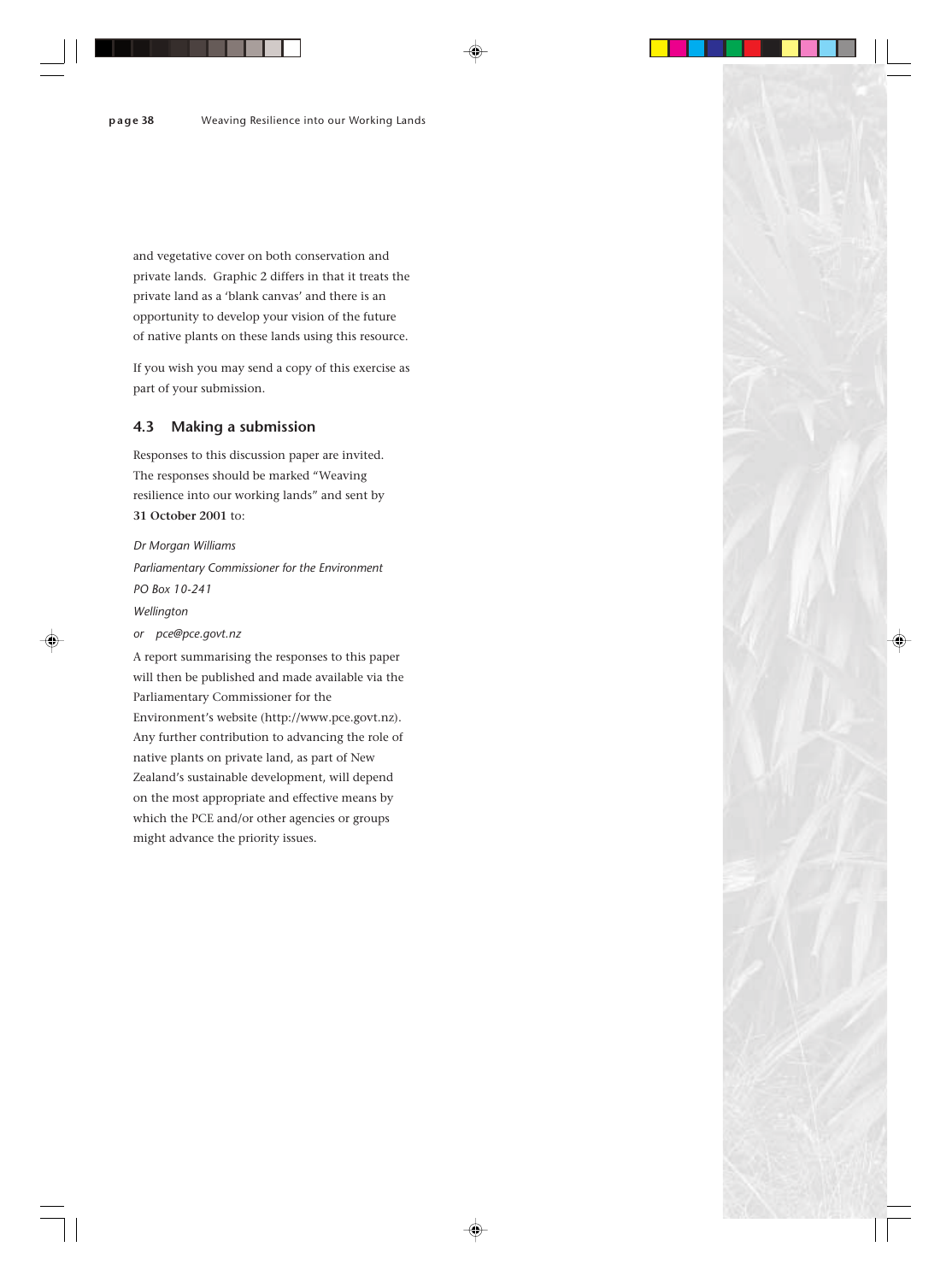

Graphic 1 Representation of current New Zealand land use practices and vegetative cover on conservation<br>and private lands Graphic 1Representation of current New Zealand land use practices and vegetative cover on conservation and private lands